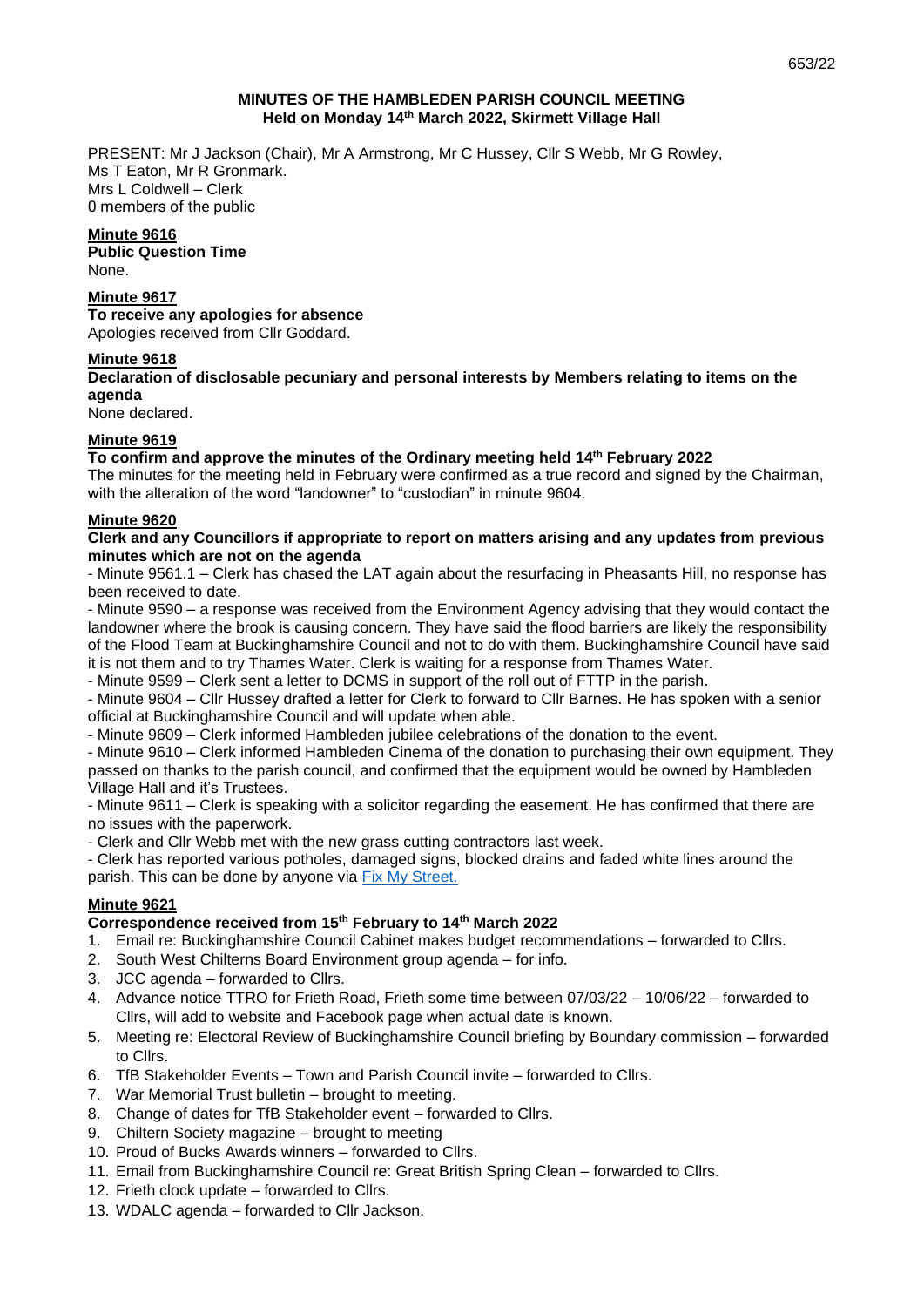- 14. Levelling Up evaluation from NALC email forwarded to Cllrs.
- 15. SWCCB Transport and Highways action group agenda for info.
- 16. The Clerk magazine for info.
- 17. Email re: New licensing policy adopted for Buckinghamshire forwarded to Cllrs.
- 18. Email re: invite to South West Chiltern's Community Engagement Event forwarded to Cllrs.
- 19. South West Chilterns Community Board Community Engagement meeting notes for info.
- 20. Freedom of Information request Recruitment and retention: British Muslims Clerk responded.
- 21. JCC minutes forwarded to Cllrs.
- 22. Letter from BC re: Buckinghamshire Council New Licensing Policy forwarded to Cllrs.
- 23. Clerks and Councils Direct magazine, The Clerk magazine brought to meeting.
- 24. Climate Emergency email from Henley Town Council forwarded to Cllrs.
- 25. SWCCB minutes link forwarded to Cllrs.
- 26. TTRO Main Road, Hambleden forwarded to Cllrs, will add to website and Facebook page closer to date.
- 27. Letter about the maintenance of Hambleden churchyard and the new contractor, Clerk and Cllr Webb have actioned.

### **Minute 9622**

# **To receive updates if any from meetings attended since the previous ordinary meeting**

Clerk attended the South West Chilterns Community Board meeting, the Electoral Review boundary meeting and will attend the TfB Stakeholder forum and WDALC later this month. Cllr Hussey attended the virtual Rural Forum and reported that Thames Valley Police will be setting up a rural crime task force for the area. There was a plea for rural housing for farming families.

## **Minute 9623**

**To discuss the casual vacancy in the North Ward; to co-opt any candidate if appropriate** An application form has been received from a Frieth resident and forwarded to Cllrs. All in agreement to advertise the vacancy and co-opt at the April meeting. **Action:Clerk Action:Clerk** 

#### **Minute 9624**

### **To consider purchasing and installing a bench(es) for the Queen's Platinum Jubilee, including a discussion about suitable locations in the parish**

All Councillors agreed to purchase a Jubilee bench; Councillors to look around their areas to see if any existing benches are tired and in need of replacement to determine a location. **Action:All Cllrs**

### **Minute 9625**

# **To discuss a community litter pick to take place in the parish**

Cllr Webb is drafting an article to be placed in the Hambleden Valley magazine asking for volunteers for litter picking, Cllr Hussey suggests extending to an umbrella group for anyone who would like to get involved in all aspects of conservation works in the parish. **Action:Cllr Webb/Clerk** aspects of conservation works in the parish.

# **Minute 9626**

# **To consider installing dog poo bins in Hambleden and the subsequent emptying costs**

Cllr Eaton has been approached by a member of the public about installing dog poo bins in Hambleden. When Clerk looked into this in 2017, it was £310 + VAT for purchase and installation of a 45 ltr bin and the emptying service was £3.70 +VAT per bin. Clerk has chased Buckinghamshire Council about an extra litter bin in the centre of Hambleden village, which was originally asked for in March 2021. Clerk to proceed with trying to get an extra rubbish bin, which can be used for dog waste and general rubbish. **Action:Clerk**

#### **Minute 9627**

#### **To consider a draft Grant Aid application form and draft Grant Aid policy and adopt if appropriate** All in agreement for the policy to adopted. Clerk to add to website. **Action:Clerk**

#### **Minute 9628**

## **To approve the accounts for March 2022 and signing of cheques**

The accounts were available at the meeting for inspection.

| Accounts to be paid in March 2022            |          |
|----------------------------------------------|----------|
| Mrs L Coldwell – salary (via standing order) | 622.04   |
| BC Pension Fund (via standing order)         | 194.83   |
| Mrs L Coldwell - expenses                    | 35.94    |
| Skirmett Village Hall - hire                 | 35.00    |
| <b>Total</b>                                 | 887.81   |
|                                              |          |
| Balance as 1 <sup>st</sup> February 2022     | 65584.29 |